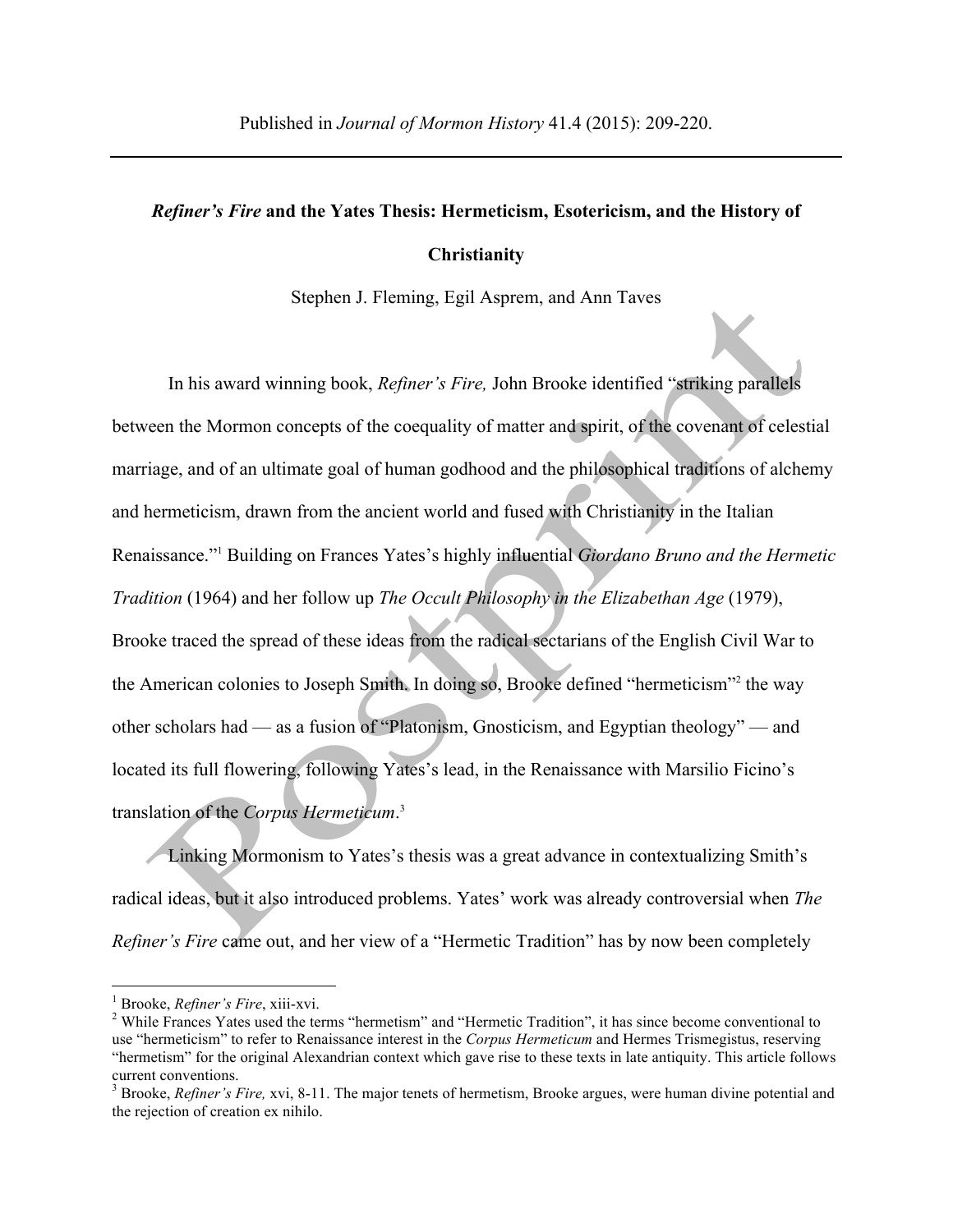discarded by intellectual historians. Critiques of Yates's understanding of "hermeticism" and "magic" are particularly relevant to Brooke's thesis. Situating both concepts within the history of Christian polemics undercuts the dichotomization of Christianity, on the one hand, and hermeticism and magic, on the other, and allows us to situate Mormonism and Smith's sources within a richer understanding of the history of Christianity.

## **The Critique of Yates**

The overarching problem with the Yates thesis is that the traits that she (and Brooke, following her lead) characterized as "hermetic" did not suddenly emerge in the Renaissance as a response to the discovery and translation of the *Corpus Hermeticum*; many of these ideas had already been integrated in Christianity by church fathers influenced by Neoplatonism. Origen, for example, was central to the early modern developments that Brook sought to trace. Moreover, what Renaissance thinkers borrowed from the Church fathers and other Neoplatonic theologians (such as Iamblichus and Proclus) was not so much a "Hermetic" position, as a broader Platonic Orientalism that traced the origin of pagan philosophy in a distant and universal ancient wisdom of the Orient, a *prisca theologia*. <sup>4</sup> Thus, Neoplatonism, Christian Platonism, and even "Platonic Orientalism" are better terms for the movement that Yates described than hermeticism.

D. P. Walker recognized this, as did other, before Yates's work appeared.<sup>5</sup> Walker's *Spiritual and Demonic Magic* (1958) preceded Yates's *Giordano Bruno* and his *The Decline of* 

 <sup>4</sup> Cf. Hanegraaff, *Esotericism and the Academy*; cf. Dylan Burns, "*The Chaldean Oracles of Zoroaster*, Hekate's Couch, and Platonic Orientalism in Psellos and Plethon," *Aries* 6.2 (2006): 158-179.

 $<sup>5</sup>$  In addition to Walker, the meticulously researched works of Lynn Thorndike, Will-Erich Peuckert, Paul Oskar</sup> Kristeller and others, published in the first half of the twentieth century, mean that what Yates called the "hermetic tradition" (adopting, in fact, the category from Kristeller, who first invented it in 1938) was far better known by existing scholarship than her readers were led to believe. On this, see Hanegraaff, *Esotericism in the Academy*, 322-334.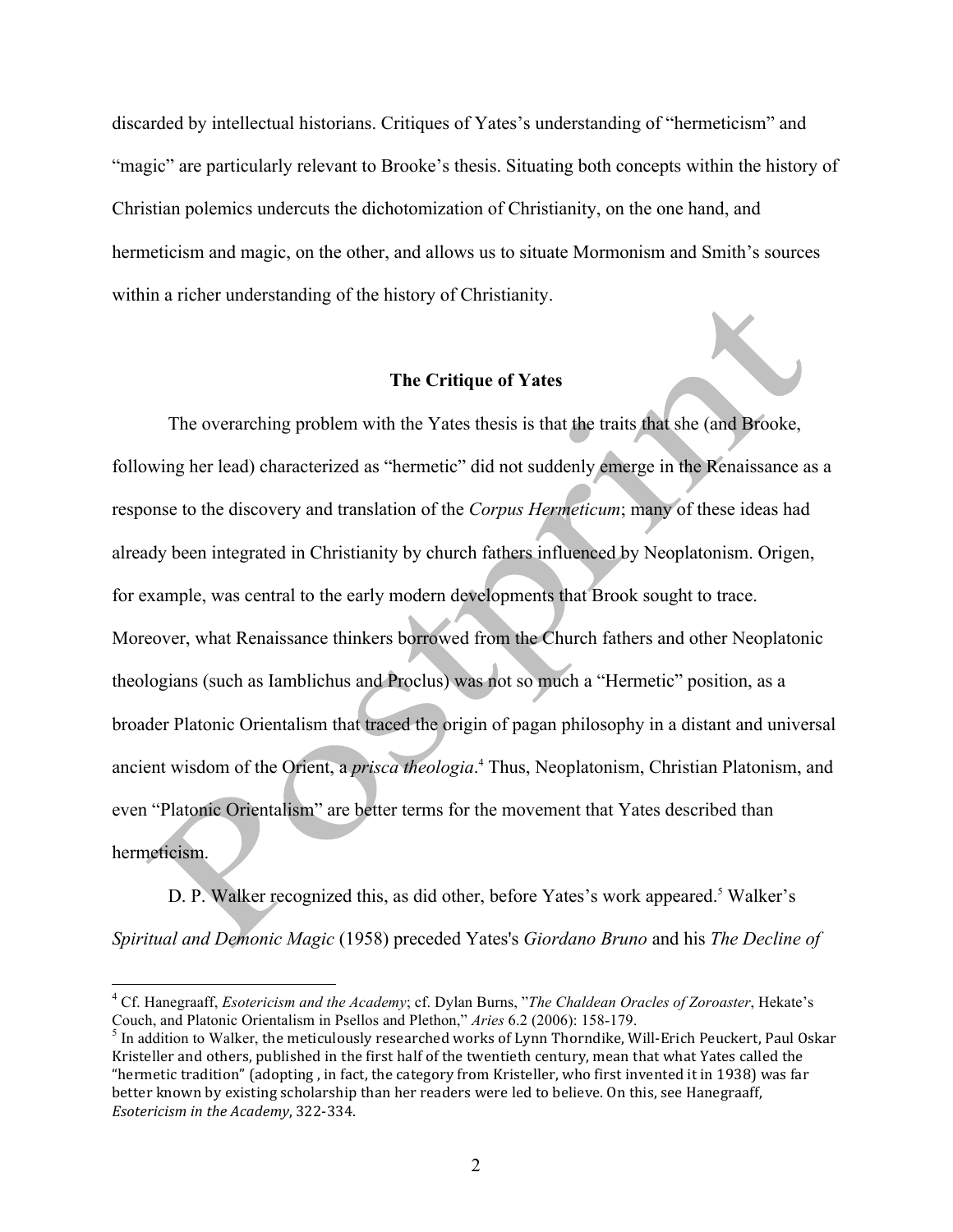*Hell* (1964) came out in the same year. *The Decline of Hell* focused on a particular aspect of Christian Platonism, namely the early modern revival of interest in the early Christian fathers, Origen in particular. In a later work, Walker went on to explain the crucial notion of *prisca theologia*, or the belief in a primal ancient wisdom that was so important to Christian Platonists of the era.6 Brooke cited *Spiritual and Demonic Magic* and *The Ancient Theology*, but following Yates (who was also indebted to her close friend Walker) he preferred "hermetic" to "Christian Platonic" and made no mention of the early fathers.

Brian Copenhaver initiated the systematic critique of Yates's use of "hermetism" in 1988.7 He noted that the practices of Ficino and Agrippa – two of Yates' prototype "hermetic magi" – did not in fact derive from *the Hermetica* at all, but rather from the theurgy of the Neoplatonist Proclus*.* <sup>8</sup> Ficino was interested in what he called "natural magic," but he drew upon Neoplatonism rather than the hermetic corpus, for the simple reason that "the Hermetica say rather little about magic." As Copenhaver concluded, "[t]he works of [Neoplatonists] Plotinus, Porphyry, Iamblichus, Synesius, and Proclus are the most important ancient philosophical sources for the theory of magic in the Renaissance. Research on magic in the Renaissance should shift its attention to these text and to their interpretation in the early modern period."9

Copenhaver followed up these critiques two years later with his article, "Natural Magic, Hermeticism, and Occultism in Early Modern Science" (1990). Copenhaver again asserted the importance of Proclus and critiqued Yates's used of the term "hermetic." Copenhaver noted that early modern people did use the term "hermetic" to describe a particular attitude toward nature

<sup>&</sup>lt;sup>6</sup> Walker, *The Ancient Theology: Studies in Christian Platonism from the Fifteenth to the Eighteenth Century (1972)*<br><sup>7</sup> The earliest critique was in Allen G. Debus' review of *Giordano Bruno and the Hermetic Tradition* (1964): 389-91.<br><sup>8</sup> The *Hermetica* are the *Corpus Hermeticum* and the hermetic text called the *Asclepius*, which had been translated

earlier.

<sup>&</sup>lt;sup>9</sup> Brian Copenhaver, "Hermes Trismegistus, Proclus, and the Question of a Philosophy of Magic in the Renaissance," in *Hermeticism and the Renaissance: Intellectual History and the Occult in Early Modern Europe*, ed. by Ingrid Merkel and Allen G. Debus (Washington: Folger Shakespeare Library, 1988), 79-110.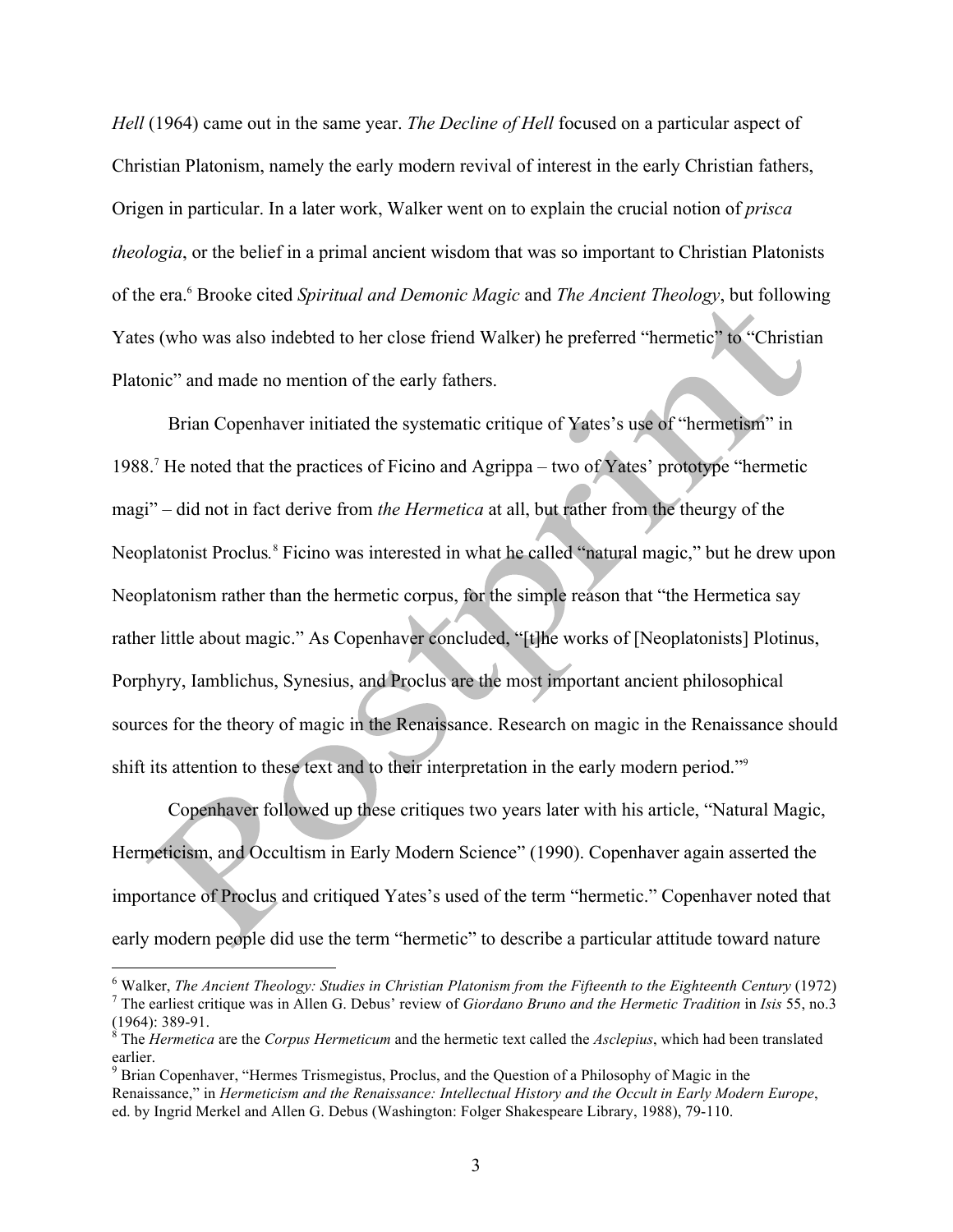but argued that Yates "sometimes used this term as if it meant the same thing a 'magical' or 'occultist' broadly understood." Copenhaver argued that "the term 'hermetic' should be used primarily to name a [specific] set of texts," i.e., the *Corpus Hermeticum.* A more general understanding of the term, he argued, "can lead only to more confusion." Finally, Copenhaver noted, "In ordinary modern English, 'magic' is a vague term," which can mean practices that "from the point of view of orthodox religion or philosophy or, more recently, science … seemed illegitimate, erroneous, somehow marginal." This lack of clarity made "magic" a problematic term.10 Four years later Brooke, following Yates, lumped a number of practices and ideas including astrology, alchemy, and Kabbalah under the hermetic umbrella; made almost no mention of Plato and Neoplatonism; and associated a vaguely defined "magic" with "hermeticism."<sup>11</sup> Over reliance on Yates, thus, obscured the Neoplatonic origins of many of these ideas, as well as their appropriation by the early church fathers.

## **Esotericism and Anti-Platonic Polemics**

Since *Refiner's Fire*, scholars have extended Copenhaver's critiques and embraced Walker's arguments. A paradigmatic example of this line of scholarship is Wouter Hanegraaff's

*Esotericism and the Academy: Rejected Knowledge in Western Culture* (2012), <sup>12</sup> which

<sup>&</sup>lt;sup>10</sup> Brian P. Copenhaver, "Natural Magic, Hermeticism, and Occultism in Early Modern Science," in *Reappraisals of the Scientific Revolution* (1990): 261-302. Despite these critiques, Copenhaver concluded by praising Yates for "her catholic and imaginative desire to explore areas of thought and culture hitherto considered insignificant or inappropriate to serious historical discourse" (289).<br><sup>11</sup> Brooke, *Refiner's Fire*, 10-12.<br><sup>12</sup> Other significant contributions to the reevaluation of Yates prior to Hanegraaff's book include contributions to

Robert S. Westman, and J. E. McGuire (eds.), *Hermeticism and the Scientific Revolution: Papers Read at a Clark* Library Seminar, March 9, 1974 (Los Angeles: University of California, Los Angeles, 1977); Merkel and Debus (eds.), *Hermeticism and the Renaissance* (1988); Wouter J. Hanegraaff, "Beyond the Yates Paradigm: The Study of Western Esotericism between Counterculture and New Complexity," *Aries* 1.1 (2001): 5-37; contributions to Martin Muslow (ed.), *Das Ende des Hermetismus: Historische Kritik und neue Naturphilosophie in der* Spätrenaissance: Dokumentation und Analyse der Debatte um die Datierung der hermetischen Schriften von *Genebrard bis Casaubon (1567–1614)* (Tübingen: Mohr-Siebeck, 2002); Gyorgy E. Szonyi, *John Dee's Occultism: Magical Exaltation through Powerful Signs* (Albany: State University of New York Press, 2004);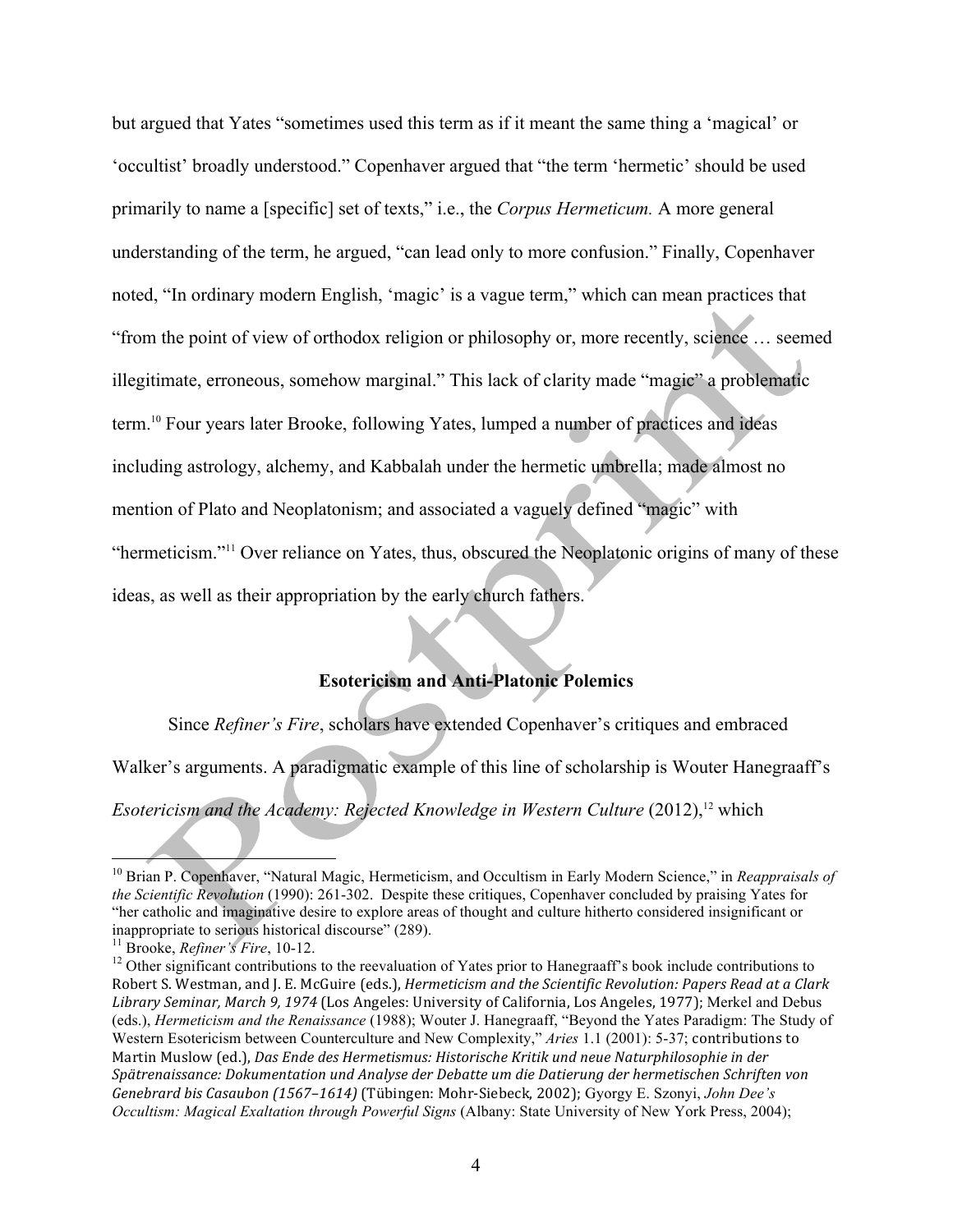incorporated the previous critiques of Yates's paradigm and set out to replace it. Hanegraaff's project is intimately tied to the emergence of an entire field of research in the past two decades, under the umbrella of "Western esotericism"13: according to Hanegraaff, the *perceived unity* of currents typically labeled "esoteric", "hermetic", "occult", and "magical" in western intellectual history is a product of consecutive processes of exclusion that have sought to define what counts as "proper" religion, "proper" philosophy and "proper" science. Importantly, Hanegraaff demonstrates that this polemic was also directed against the *church fathers*: Protestant reformers and scholars of the Counter-Reformation developed an entire discourse *against* the ancient apologists, whose appetite for Greek and "Oriental" (that is, Egyptian and Chaldean) philosophy was now deemed a horrible mistake. The moment the fathers embraced Plato, argued the scholar Giovanni Battista Crispo, was the moment that the devil was allowed to infiltrate the ranks of the Church. In the eyes of Christian anti-Platonists, Plato's silver tongue had corrupted key theologians, such as Clement, Origen, Justin Martyr, and Augustine. Enlightenment philosophers and historians continued the polemical discourse sparked by the Reformation. The targets of these polemical encounters, argues Hanegraaff, are what scholars now term "esotericism". To study it is to uncover an entire continent of Western cultural history that has been extremely influential, yet few were aware even existed.

 Richard Kieckhefer, "Did Magic Have a Renaissance? An Historiographical Question Revisited," in *Magic and the Classical Tradition* (London: Warburg Institute, 2006), 199-213; Florian Ebeling, *The Secret History of Hermes Trismegistus: Hermeticism from Ancient to Modern Times,* forword by Jan Assmann , trans by David Lorton (Ithaca, N.Y.: Cornell University Press, 2007); Owen Davies, *Grimoires: A History of Magic Books* (Oxford: Oxford University Press, 2009); Stephen Clucas, "John Dee's Angelic Conversations and the *Ars Notoria*: Renaissance Magic and Medieval Theurgy," in *John Dee: Interdisciplinary Studies in English Renaissance Thought,* ed. Stephen Clucas, (Springer Dordrecht, The Netherlands: 2010), 231-74; Kocku von Stuckrad, *Locations of Knowledge in*  Medieval and Early Modern Europe: Esoteric Discourse and Western Identities (Leiden: Brill, 2010).<br><sup>13</sup> For a standard overview of this field, see the massive two-volume Dictionary of Gnosis and Western Esotericism

<sup>(</sup>Hanegraaff ed., in collaboration with Antoine Faivre, Roelof van den Broek, and Jean-Pierre Brach; Leiden and Boston, Brill, 2004).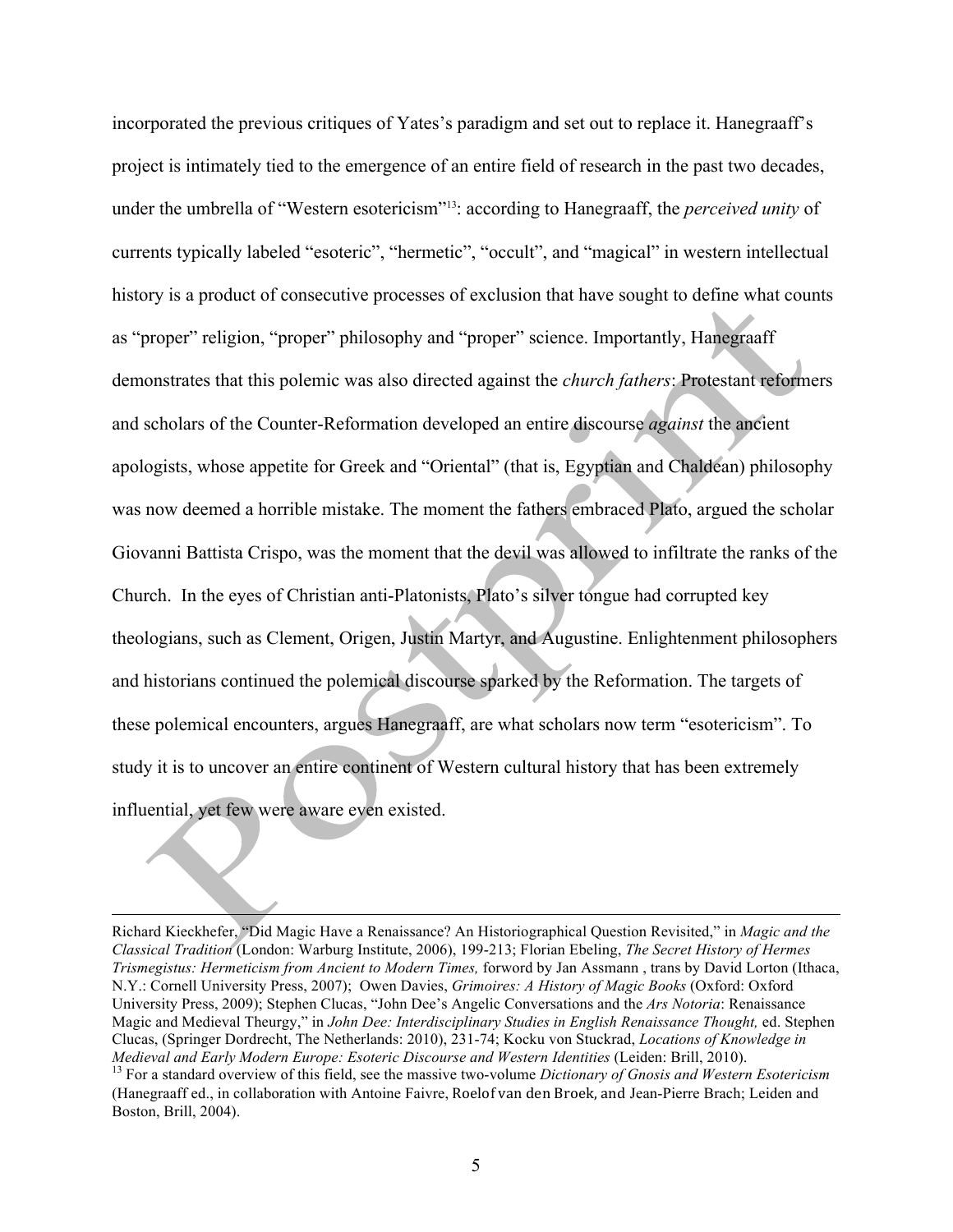Just as Walker had done fifty years earlier, Hanegraaff reasserted the importance of the early fathers in early modern debates about "ancient wisdom" revealed to the pagans. Realizing that the fathers were of no help for early modern reformers wishing to cleanse Christianity of all pagan influence, Protestant scholars responded that the fathers had themselves been corrupted by paganism. As Hanegraaff notes, Protestant heresiologists even developed a hermeneutic for identifying covert paganism among contemporaries, singling out the belief that the soul was uncreated and the denial of creation ex nihilo as the chief signs of pagan influence.<sup>14</sup>

Hanegraaff describes how seventeenth- and eighteenth-century Protestant scholars who worked to develop the modern discipline of philosophy sought to separate Christianity from Platonism by arguing for a firm demarcation between revelation (the scriptures) and reason (Greek thought). For this project, any current of thought that mixed the two was problematic, and Hanegraaff argues that in the Enlightenment the terms "superstition," "magic," and "occult" emerged as the favored terms of derision for scholars who mixed them. "Although the terms 'superstition,' 'magic,' and 'occult' have long histories, they were essentially reinvented during the period of the Enlightenment, in such a manner that they could serve to demarcate 'the Other of science and rationality.'" Hanegraaff argues that this tainted history carries normative implications for scholars' practice today: Because of the ideological slant of these terms, scholars need to find more neutral terminology. This does not make "magic" entirely unsuited for research, however, but rather switches the angle of analysis: "[t]he term 'magic' is an important object *of* historical research, but definitely unsuitable as an etic instrument *for* doing research."15

<sup>&</sup>lt;sup>14</sup> Wouter J. Hanegraaff, *Esotericism and the Academy: Rejected Knowledge in Western Culture* (Cambridge: Cambridge: Cambridge: Cambridge: Cambridge: Cambridge: Cambridge: Cambridge: Cambridge: Cambridge: Cambridge: Camb

<sup>&</sup>lt;sup>15</sup> Hanegraaff, *Esotericism and the Academy*, 157, 168. "The basic error Enlightenment ideologues tried to remove from Christian culture was paganism, but redefined as its long-standing weakness for imagining the presence of spiritual realities in nature " (163). Many balked at this agenda "as driving God himself out of his own world, making him an irrelevancy while emptying his creation of any mystery" (156).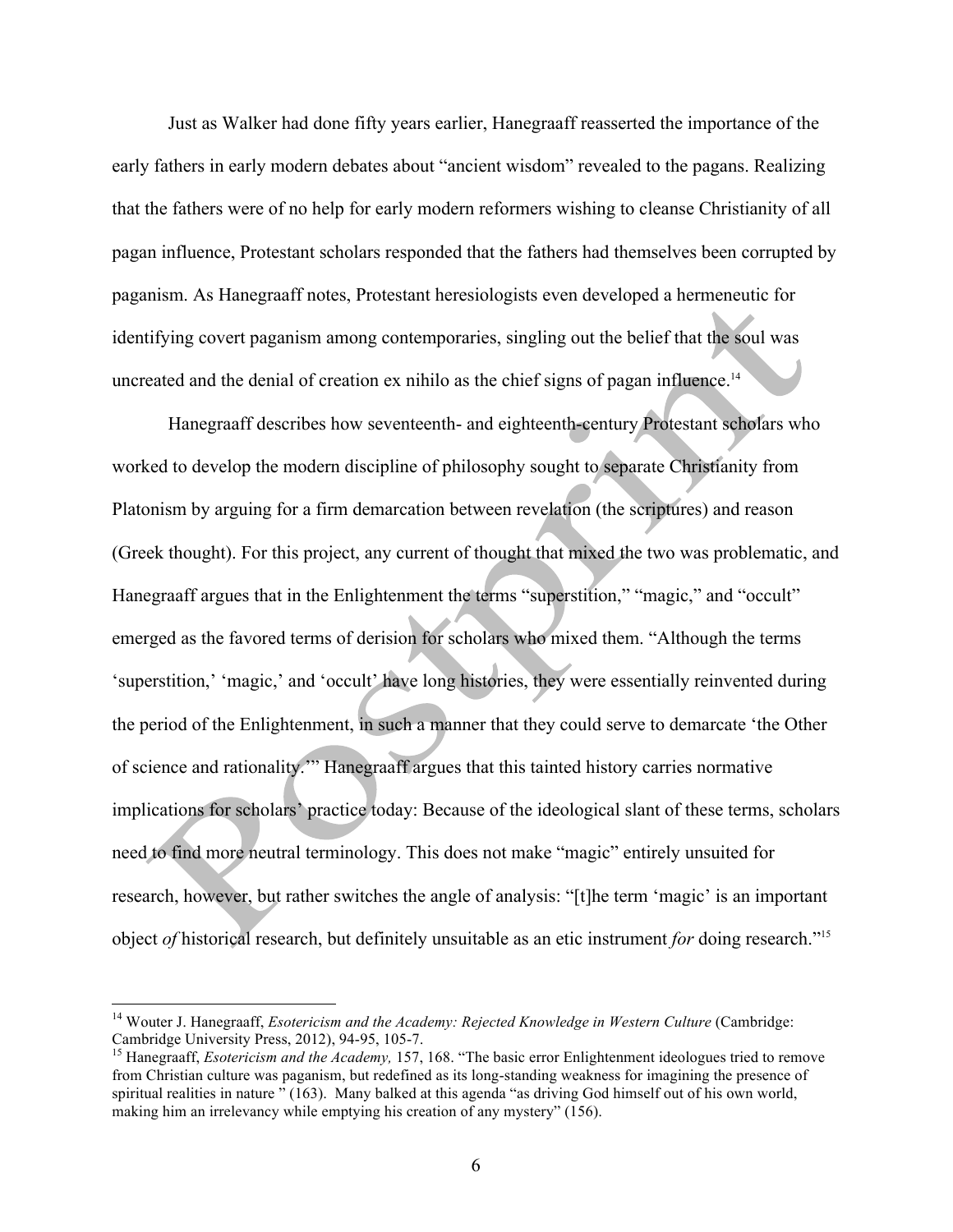## **Smith's Appropriation of Rejected Knowledge**

The dynamic of rejected knowledge that Hanegraaff describes also provides some clues for contextualizing the esoteric dimension of Mormonism's historical roots. For example, knowledge of Platonic Christianity and early Christian sects was available to Joseph Smith *precisely* through the encyclopedic literature coming out of the critical project of the Enlightenment – that is, in literature aimed at *debunking* the *Urdummheit* of the ancients.16 To illustrate with another specific example: knowledge of John Dee's communications with angels through the crystal was disseminated primarily through work aimed at debunking the conversations as demonically inspired, fraudulent, or a combination of both.<sup>17</sup> Meric Casaubon's *A True & Faithful Relation* (1659), which presented Dee as duped by a no-good necromancer, is demonstrated to have caused a revival of magical practice in the late seventeenth century,<sup>18</sup> and may even have exercised an influence on Joseph Smith's own practices, as Fleming's work now suggests. $19$ 

Rather than interpreting these as part of a line of transmission from the *Hermetica* of the first centuries CE through Renaissance Neoplatonism to Joseph Smith, we can take our cue from Hanegraaff's identification of a process of exclusion in Western intellectual history that has essentially worked to exorcise some specific clusters of theological thought. The theology of the Neoplatonists, like that of the *Hermetica*, can be characterized, in Jan Assmann's apt term, as forms of "cosmotheism": theological systems that do not clearly distinguish creator from

<sup>&</sup>lt;sup>16</sup> As one of the present authors (Fleming) shows in his recent PhD dissertation.<br><sup>17</sup> On which see Deborah Harkness, *John Dee's Conversations with Angels: Cabala, Alchemy, and the End of Nature* (Cambridge: Cambridge Un

<sup>&</sup>lt;sup>18</sup> Asprem, *Arguing with Angels*, 29-42. <sup>19</sup> Fleming, "The Fulness of the Gospel," chapts. 2 and 3.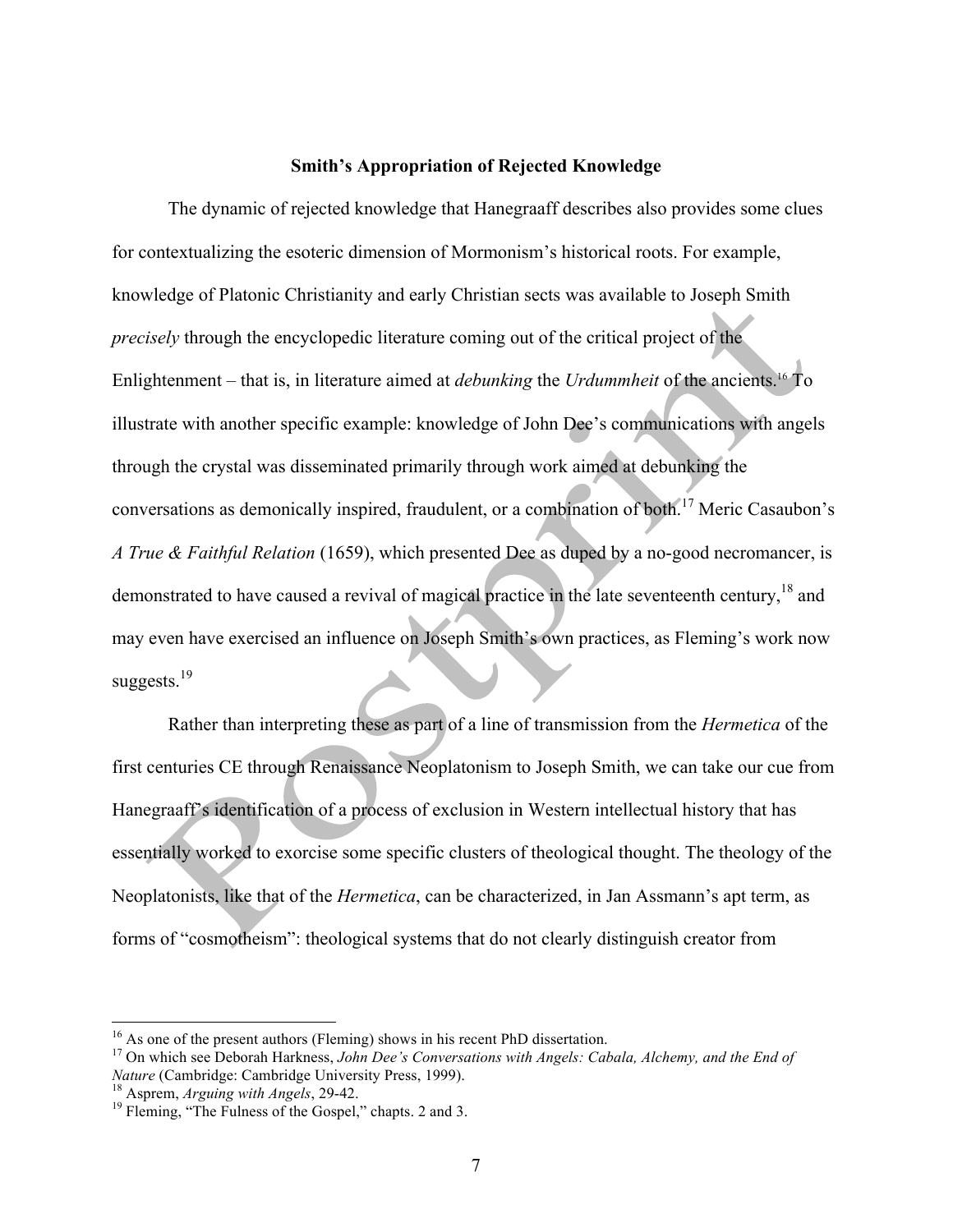creation, matter from spirit, god from world.<sup>20</sup> This position has been theologically difficult for Christianity, which has adopted a range of positions on the matter of theosis (or divination) from the nuanced Christian Platonism of the Greek-speaking Eastern Orthodox to the anti-Platonism of the Reformation-era Calvinists. Thus, shifting our frame of reference from "hermeticism" to Christianity's complicated relationship with Neoplatonism provides a framework within which we can reconsider Brooke's observation that Smith found solutions to theological problems that resembled those of the early-modern Neoplatonists. Viewed in light of this complex interaction, we can find any number of similar responses in the intervening centuries. Thus, for example, we find radical pietists who took inspiration from Jakob Böhme, John Wesley who took inspiration from the pietists and the early church fathers, and Christian theosophists who borrowed alchemical metaphors and understandings of nature from Paracelsus and the Rosicrucian literature.<sup>21</sup> These influences on pietists, Wesleyans, and Christian theosophists, with their underlying Neoplatonism, led to a heightened emphasis on inward devotion, mystical apprehension and radical experiential communion with the divine – sometimes couched in sexual terms<sup>22</sup> – among the religious dissenters who migrated to the North American colonies and later the United States. A greater awareness of the ways in which this experiential emphasis, with roots in the Christian-Neoplatonic synthesis of the early church, was reclaimed and repackaged through many routes can help us to better understand the enormous religious creativity of the so-

<sup>&</sup>lt;sup>20</sup> Assmann, *Of God and Gods: Egypt, Israel, and the Rise of Monotheism* (Madison, University of Wisconsin Press, 2008); cf. Hanegraaff, *Esotericism and the Academy*,370-373; Asprem, *The Problem of Disenchantment*, 279-282, 423-425.

<sup>&</sup>lt;sup>21</sup> See e.g. Arthur Versluis, *Wisdom's Children*.<br><sup>22</sup> Cf. contributions to Wouter Hanegraaff and Jeffrey Kripal (eds.), *Hidden Intercourse: Eros and Sexuality in the History of Western Esotericism* (Leiden and Boston, Brill, 2008).